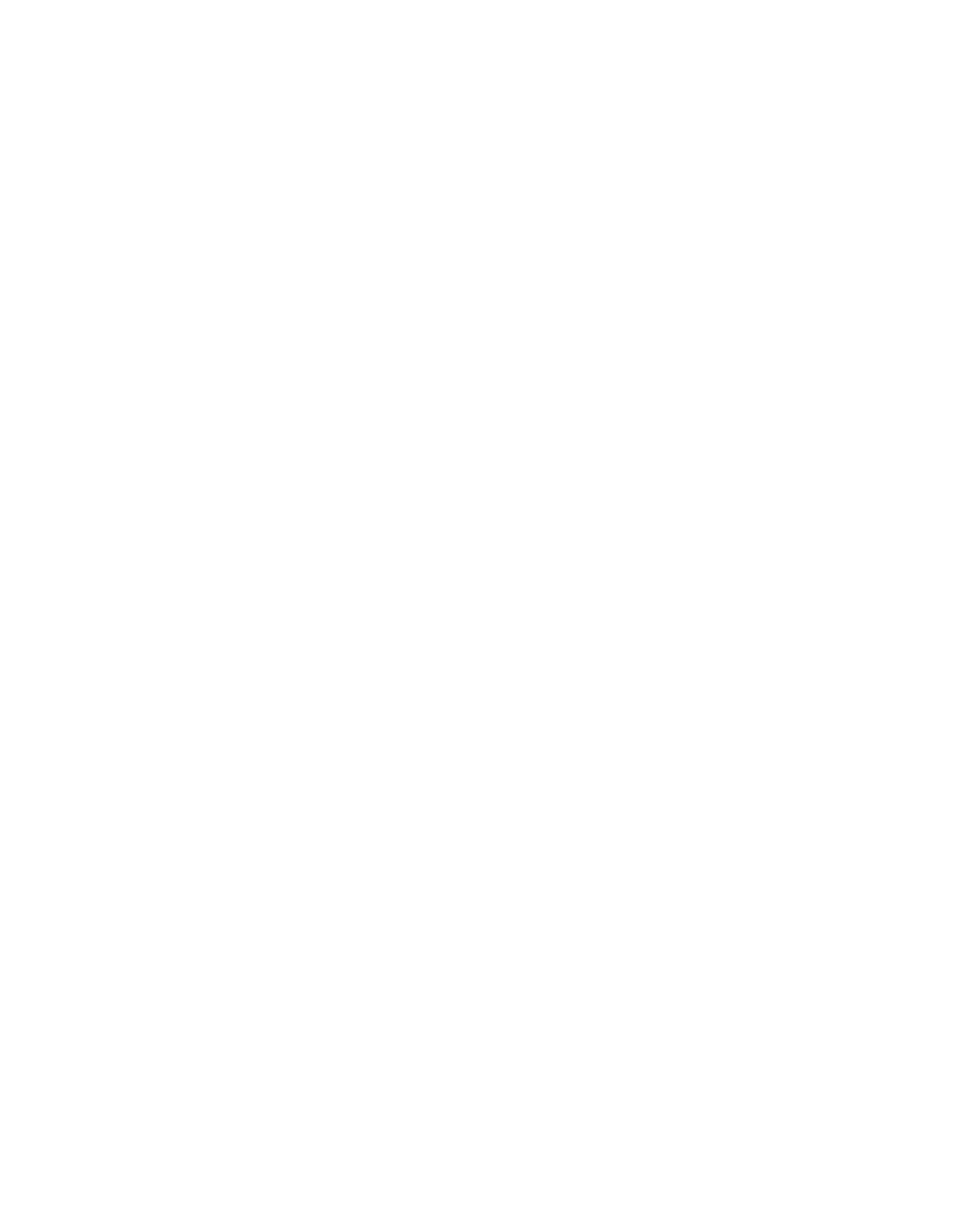# **INTRODUCTION**

Gentrifying cities increasingly are adopting inclusive and equitable development policies, strategies, tools, and regulatory practices to minimize, if not altogether eliminate, the demographic and economic dislocations that often accompany their growing attractiveness as ideal places to live, work, and play for a creative class of young people and well-resourced retirees who are predominantly white (Delgado, 2014; Liu, 2016; Baux, 2018; Coffin, 2018; McFarland, 2016; Parilla, Joseph, 2017). Creating greater opportunities for historically under-utilized businesses to grow and prosper through enhanced local government contracting and procurement is one mechanism through which gentrifying cities are trying to generate greater equity and shared prosperity (Brichi, 2004; Edelman and Azemati, 2017; Robinson, 2017). Specifically, local officials in such cities are moving aggressively to transform their existing procurement systems into fully automated supply chain management systems, with the overarching goal of making their entrepreneurial/ business ecosystems—the major job generators and sources of wealth creation--more transparent, accessible, equitable, and inclusive for diverse suppliers of goods and services ((Florida, 2017; Lohrentz, 2016; McKoy and Johnson, 2018; Fairchild and Rose, 2018) .

For cities like Durham that are struggling with how to respond to gentrification-induced demographic and economic dislocations (DeMarco and Hunt, 2018; Vaughan and Brosseau, 2018), the concept of an inclusive supply chain management system may be difficult to comprehend (Willets, 2017). Even in instances where local officials grasp the concept, such a system that requires greater supplier diversity in contracting and procurement may be perceived to be either too onerous or too expensive to implement (Treuhaft and Rubin, n.d.).

# PURPOSE & OBJECTIVES

Given this state of affairs, this paper highlights what is known about the current state of supplier diversity, that is, inclusive contracting and procurement through supplier development and supply chain management. More specifically, it explains the rationale behind the current approach to supplier diversity; defines the core characteristics of supply chains and supply change management systems; describes how such systems are developed and the analytical tools that govern how they operate; and identifies the "best in class" third-party supplier diversity management services firms that offer turnkey systems for inclusive sourcing. The paper concludes with a discussion of the advantages of implementing a best in class supplier diversity management program in a gentrifying city like Durham.

## THE CURRENT STATE OF SUPPLIER DIVERSITY

*Supplier Diversity "…is a simple matter of competitive advantage and sustained business viability" (D&B Supply Management Solutions, 2009)*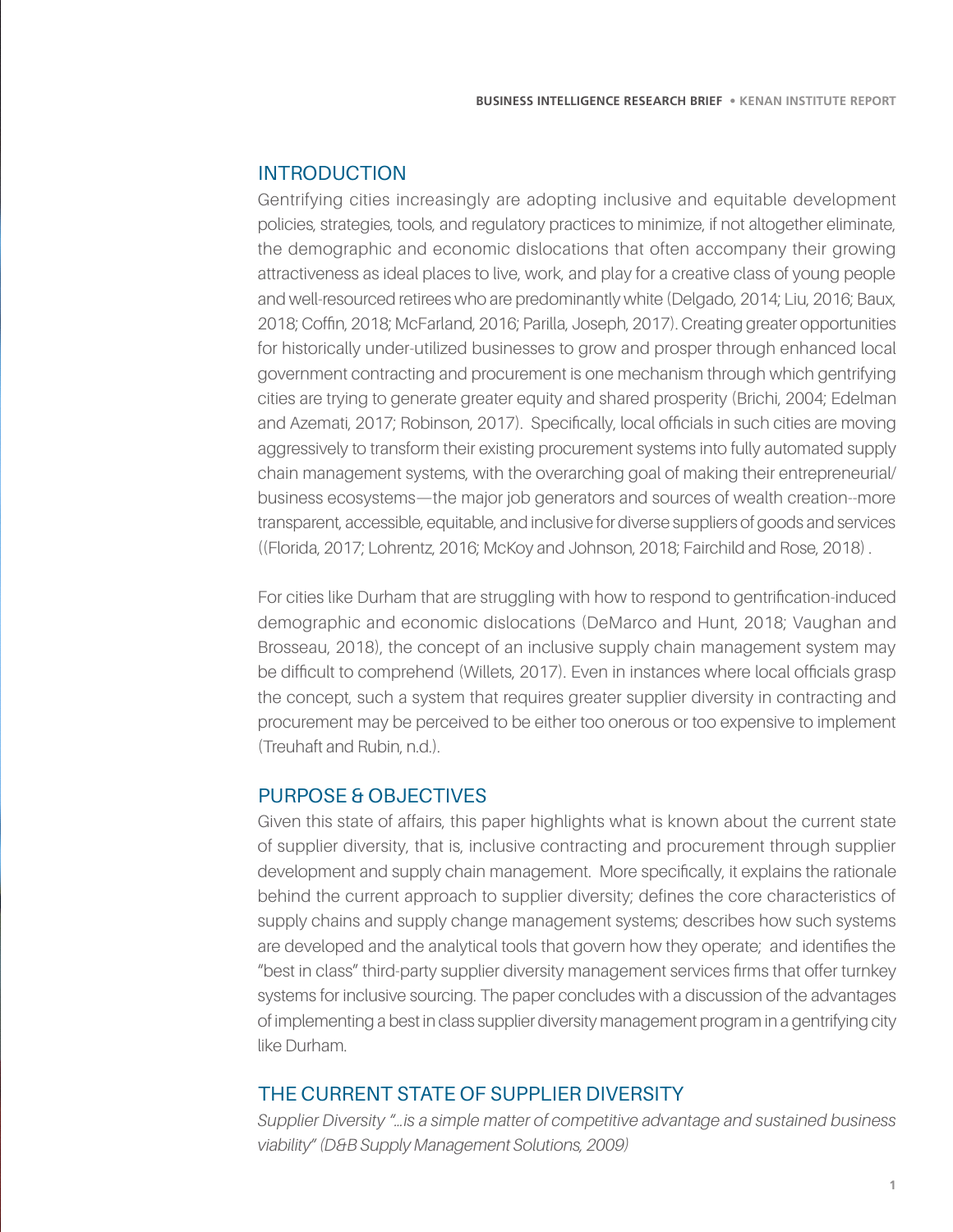# **Rationale & Approach**

Nondiscrimination in public and private contracting and procurement—albeit not without legal challenges—has been government-mandated for nearly forty years. But public and especially private sector organizations perceptively are moving away from a *governmentmandated* and toward a *market-driven* approach to supplier diversity in contracting and procurement (Shah & Ram, 2006; ConnXus, 2017; Lazarus, 2017; Johnson, 2018). While continuing to acknowledge and striving to comply with anti-discrimination laws enacted roughly four decades ago (AAAEO, 2019), public and private sector entities are increasingly recognizing how disruptive demographic trends are dramatically transforming the world of contracting and procurement and, in the process, making supplier development a strategic imperative rather than just a compliance issue (D&B Supply Management Solutions, 2009; LePage, 2014; Lohrentz, 2016; Rutherford, 2016; Suarez, 2016a; Rimmer, 2017; Zerp, 2018; LISC Los Angeles, 2018; Hussain, 2019; Vazquez & Frankel, 2017; Weissman, 2017; Fairchild and Rose, 2018; Fulkerson, 2018). More specifically, organizations that embrace supplier development as a strategic imperative recognize that the innovative capacity of small diverse suppliers, who typically are more flexible, agile, and driven to succeed than large firms, can boost their performance, reduce the cost of goods and services, and drive continued business growth in an increasingly diverse marketplace (GEP, 2019). Many of these small firms are owned by people of color, women, and/or members of the LGBTQ community (Vazquez & Frankel, 2017; Suarez, 2019a; Rimmer, 2017; Suarez, 2019a).

# **Definitions and Characteristics**

What are "best in class" organizations doing to fully capture the value of supplier development? In an effort to remain competitive and continue to provide high quality goods and services, they are adopting an inclusive supply chain management approach to continue firm growth and development or improve organizational performance (Ambe & Badenhort-Weiss, 2011; Clinton, 2016; Bailey, 2019; ConnXus, 2017; CVM Solutions, 2018).

What is a supply chain and what are the main elements of an inclusive supply chain management system?

A supply chain is "a network between a company and its suppliers to produce and distribute a specific product to the final buyer. This network includes different activities, people, entities, information and resources. The supply chain also represents the steps it takes to get the product or service from its original state to the customer" (Kenton, 2019).

In today's hyper-competitive world of business, the general consensus in business strategy is that firms do not compete, but their supply chains do (Littleson, 2008). Consider, for example, Fed Ex and UPS, two multinational courier delivery services. The source of competition between these two firms is their systems of logistics, packaging, order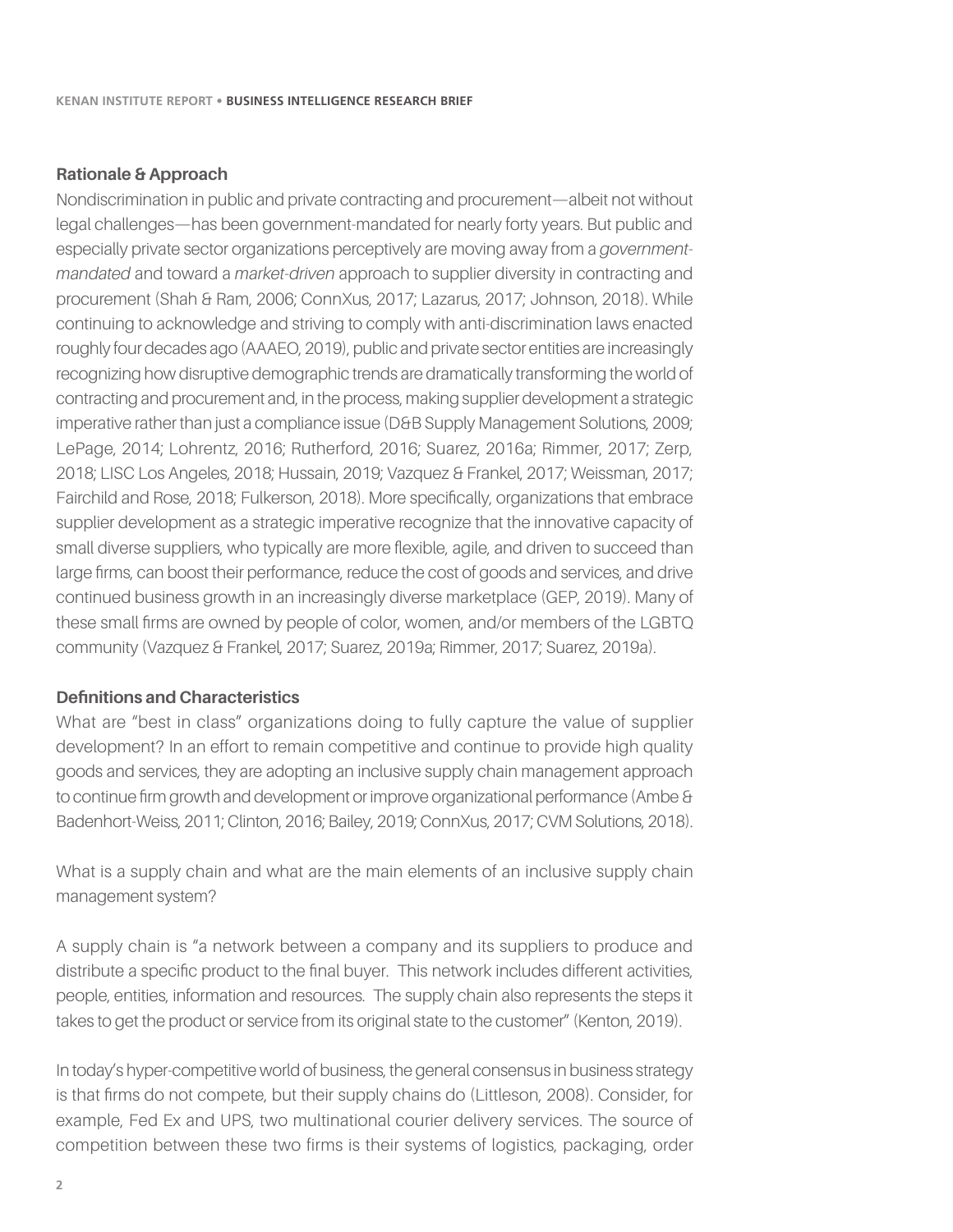fulfillment, warehousing, transportation management (ground, air, and ocean), and labor management—the essential elements of their supply chains.

Whether formally recognized as such or not, similar supply chain systems exist in all sectors of the economy (Jacoby & Hodge, 2008). In instances where supply chains are not formerly recognized and properly leveraged, firms are less likely to remain competitive owing to major inefficiencies and gaps in their production, service, and/or delivery systems (Engle, 2011). The same is true for public sector organizations (Cravero, 2018; Williams, 2015; Goldsmith, 2017; Goldsmith & Becker, 2018; Reith, 2007). Needless to say, supply chains cannot compete effectively without a world class transportation system (Jacoby & Hodge, 2008).

## **Program Development Processes**

In organizations with world class supplier development programs, the commitment to supplier diversity comes from the top leadership and the strategic importance of this commitment is diffused throughout the organization via formal education and training programs as well as multi-channel communication systems (Hill, 2015; Suarez, 2019b; CVM Solutions, 2018a).<sup>1</sup> Accountability to the supplier development program is achieved by tying compensation of heads of every unit within the organization to supplier diversity goals established for their respective units (D&B Supply Management Solutions, 2009; Larzus, 2017).

Customarily supply diversity goals are set based on both internal and external benchmarking (Jones, 2016). And the goals have to be SMART, that is, specific, measurable, achievable, results-oriented, and time bound (Harris, 2010). To arrive at such goals, organizations with world class supplier diversity programs go through a three-step process (Bailey, 2019; Gosizk, 2018; CVM Solutions, 2015, 2018b, 2019a).

First, they look at their existing supply chains and identify areas of existing diversity spend (Procurious HQ, 2016). Explaining why this is necessary, one inclusive supply chain expert said (CVM Solutions, 2017):

*You cannot chart a path to a destination if you do not know where you started. You must identify diverse suppliers in your supply chain and how much you spend with those suppliers. You must run your supplier file through a third-party supplier data enrichment service. [And] then calculate diversity spend with those certified suppliers. This is a snapshot of your current supplier diversity program.* 

<sup>1</sup> There is, as Lazarus (2017) notes, a particular need to "educate procurement executives and stakeholders on the value that supplier diversity can bring in order to maintain support for these programs." In federal and state departments of transportation, it is vitally important for civil rights and compliance, engineering, inspections, and management to work together to ensure the success of supplier diversity programs (U.S. DOT, 2018, 2019).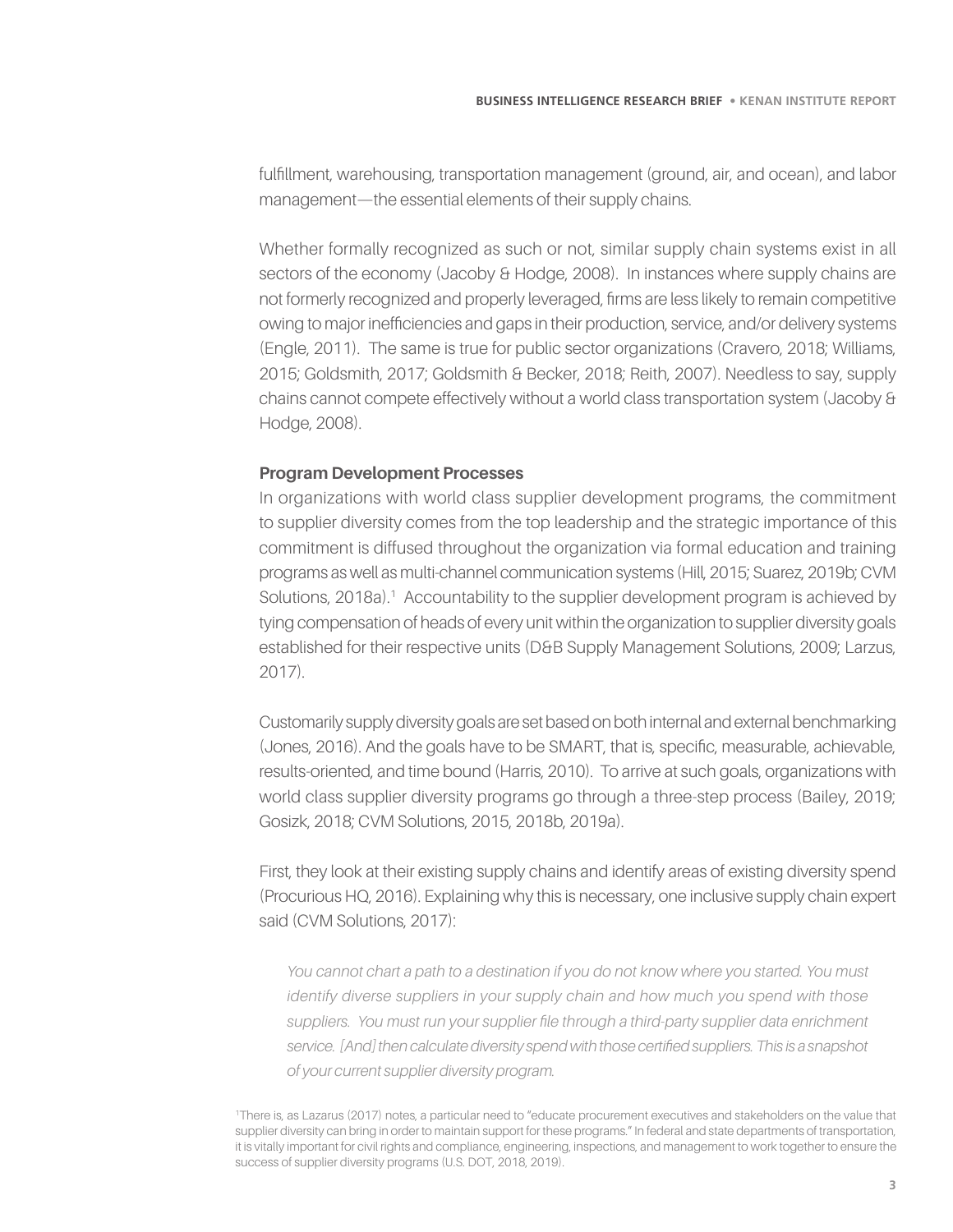Second, they undertake an opportunity analysis, looking for areas in their supply chains where there is an absence of diversity spend. The purpose of this exercise is to identify "opportunities" to broaden or expand the reach of their supplier diversity programs.

Third, they gather supplier development program intelligence from similar organizations, looking not only at their diversity goals, key performance indicators, and metrics, but also the processes undergirding their supplier diversity programs (CVM Solutions, 2015, 2018b; Gosizk, 2018).

Based on the information gathered via this benchmarking and goal setting exercise, a vendor/diversity scorecard is usually created, which identifies the key performance indicators and metrics that will be used to judge the success or failure of the supplier development program (Harris, 2010; Trent, 2010). In the past, program success or failure was based almost solely on a spend analysis, that is, what share of the contracting and procurement budget was spent with diverse suppliers (Larzus, 2017; Harris, 2010). Today, vendor/diversity scorecards typically include a much broader range of key performance indicators and metrics (Trent, 2010; Harris, 2010; Jones, 2016; Clinton, 2016; Fast, 2018; Peters & Wuerth, 2018; Biedron, 2019; Peterson, n.d.). A list of commonly used indicators, which were culled from the extant literature, appears in Table 2.

## **Table 2: Selected Supplier Diversity Program Key Performance Indicators and Metrics**

| Performance Indicator                      | <b>Metric</b>                                                                |
|--------------------------------------------|------------------------------------------------------------------------------|
| Total Diverse Supplier Count (Tiers 1 & 2) | Absolute & Share of All Vendors                                              |
| Tier 1 Diverse Supplier Count              | Absolute # & Share of All Tier 1 Vendors                                     |
| Tier 2 Diverse Supplier Count              | Absolute # & Share of All Tier 2 Vendors                                     |
| Total Diversity Spend (Tiers 1 & 2)        | Absolute \$ and Share of Total "Influenceable" Spend*                        |
| Tier 1 Diversity Spend                     | Absolute \$ & Share of Tier 1 Total "Influenceable" Spend                    |
| Tier 2 Diversity Spend                     | Absolute \$ & Share of Tier 2 Total "Influenceable" Spend                    |
| Certified firms                            | Absolute # & Percent Change DBEs applying for certification                  |
| Prequalified firms                         | Absolute # & Percent Change in DBEs that are prequalified to<br>perform work |
| Deals Won                                  | Absolute # of Diverse Suppliers Awarded Contracts                            |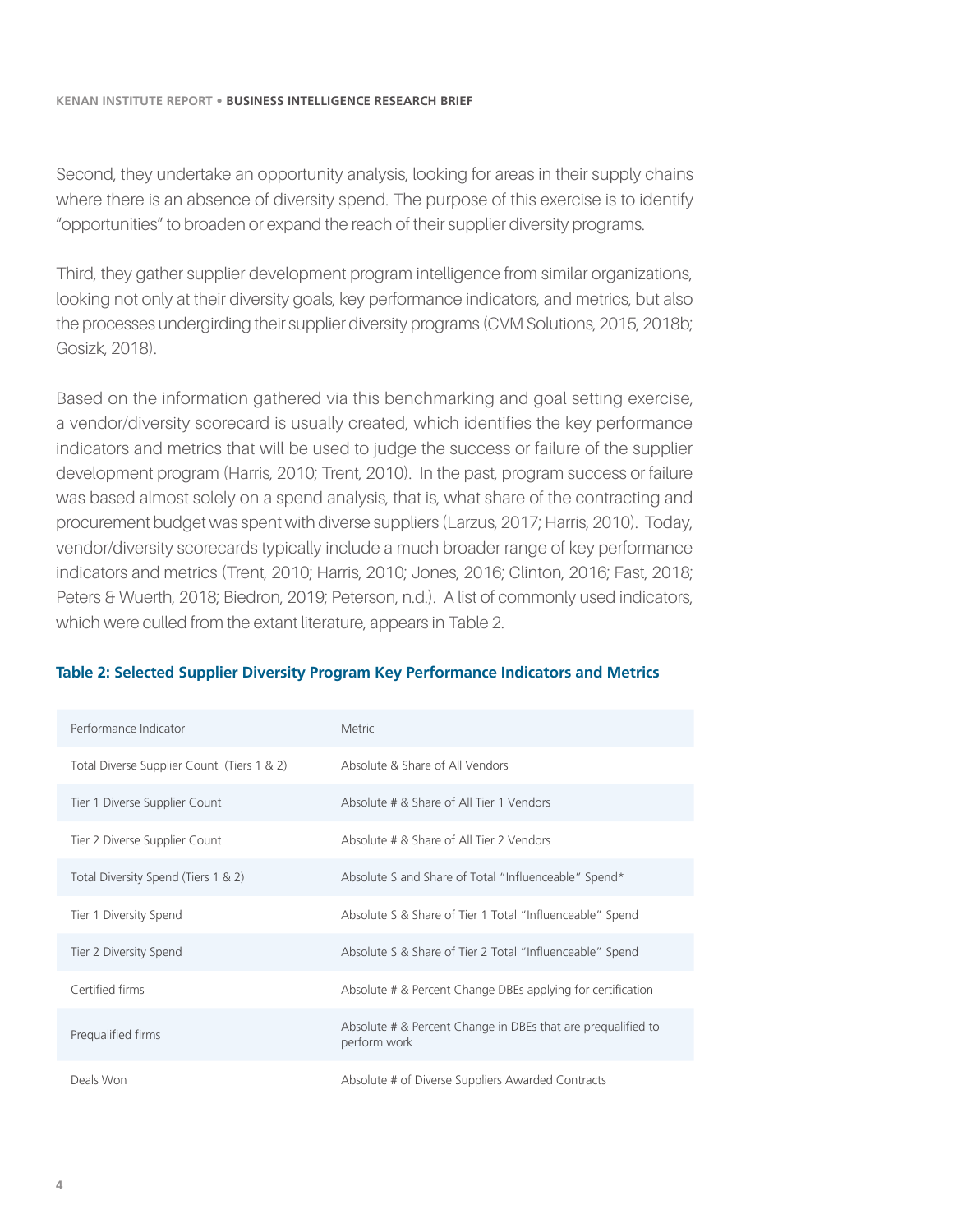| Deals Lost                       | Absolute # of Diverse Suppliers Not Meeting Required Contract<br><b>Oualifications</b>                         |
|----------------------------------|----------------------------------------------------------------------------------------------------------------|
| Diverse Supplier Turnover        | Absolute # of Diverse Suppliers Ceasing to Participate in DBE<br>Program                                       |
| Tier 2 Diverse Supplier Mobility | Absolute # & Share of Tier 2 Firms Graduating to Tier Firms                                                    |
| Tier 1 Diverse Supplier Mobility | Absolute # & Share of Tier 1 Diverse Supplier Experiencing<br>Growth in \$ value of Contracts Awarded          |
| Economic & Community Impact      | Share of Total "Influenceable" Spend in Distressed Communities<br>, # of Jobs Created, Tax Contributions, etc. |
| Supplier Diversity Program ROI   | Ratio of Program Implementation Cost to Total "Influenceable"<br>Diversity Spend                               |

Source: Compiled by author. \*"Influenceable spend" are dollars that could potentially be spent with diverse suppliers." There are some areas of business operations in which there are no diverse suppliers. Research suggest those areas should be excluded from calculations of diverse spend.

## **Analytical Tools**

Three types of analytical tools usually are embedded in inclusive supply chain management systems. As Figure 1 shows, they include demand side tools, supply side tools, and compliance/performance tools. The specific tools subsumed under these three headings typically govern how the supply chain management system is organized and how it operates.



Source: Author.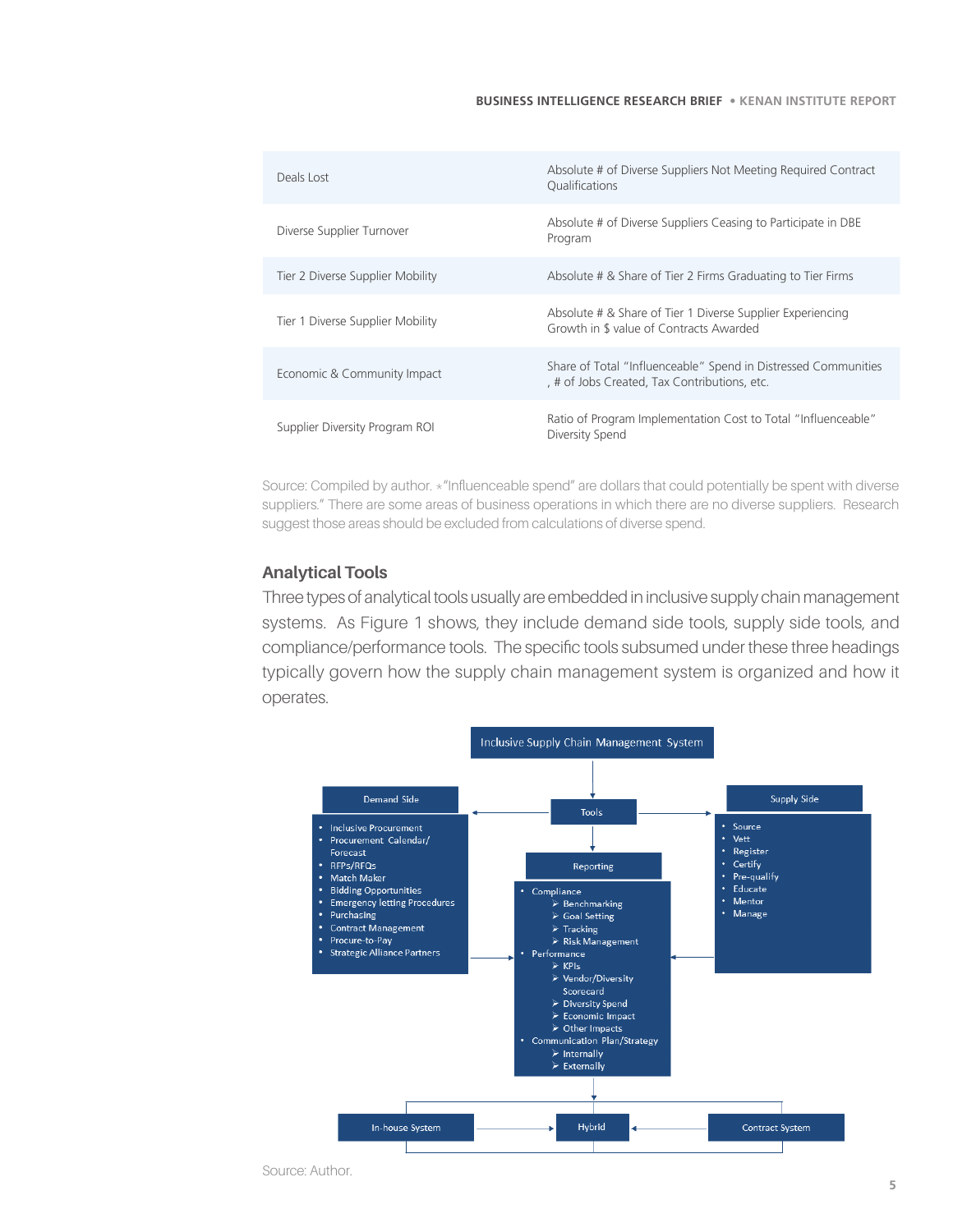*Demand Side Tools* are instruments used to educate and train staff about inclusive supply chain management and procurement, communicate with and link prime contractors and diverse suppliers with contracting and procurement opportunities, and manage relations between prime contractors and diverse suppliers that win contracts to produce goods and services (Hammett, 2019; Grainger Editorial Staff, 2017; Hill, n.d.; Johnson, 2018).

*Supply Side Tools* are used to recruit, screen or vet, certify, prequalify, educate, and mentor diverse suppliers—historically under-represented and small businesses aspiring to do business with government and/or the private sector (CVM Solutions, 2018b, 2019a).

*Reporting Tools* are instruments used to benchmark and set goals for supplier diversity, assess risk, and monitor a host of key performance indicators, including but not limited to diversity spend, economic/community impact, and return on investment, via a vendor or diversity scorecard (Gosizk, 2018; Harris, 2010; Procurious HQ, 2016; Trent, 2010; Biedron, 2019; Jones, 2016; Peters & Wuerth, 2018; Peterson, n.d.).

Organizations with the best supplier development programs typically engage top-notch software partners who handle the nuts and bolts of the organization's supplier diversity initiative, that is, demand, supply, and compliance/reporting. In the e-procurement marketplace, these entities brand themselves as supplier diversity services firms or third-party solutions providers (ConnXus, 2019a; Gosizk, 2018; Hill, 2015). However, as Figure 1 illustrates, the technology-enabled solutions under-girding some organization's e-procurement strategy are built and managed by in house IT staff. In still other instances, the e-procurement platform is a hybrid: some functions are built and managed in house and other functions are contracted out to one or more third-party service providers.

## **Best in Class Supplier Diversity Management Solutions**

Even a cursory Google keyword search reveals that the e-procurement marketplace is flooded with software tools designed to handle specific functions in an organization's supply chain management system, including vendor selection, vendor management, and vendor performance (Brudo, 2019; Domnick, 2015). However, given the rate at which technology changes, the general consensus is that contracting with a turnkey third-party solutions provider is the best approach to maintaining a world class supplier development program.2 As one study concluded,

*The best supplier management services—and the software solutions they produce—offer the best data to help supplier diversity programs set baselines, identify return on investment, chart both Tier 1 and Tier 2 spend, measure results, and accurately report on suppliers.*

<sup>2</sup>This is especially the case for organizations that are either new to or struggling to achieve supplier diversity.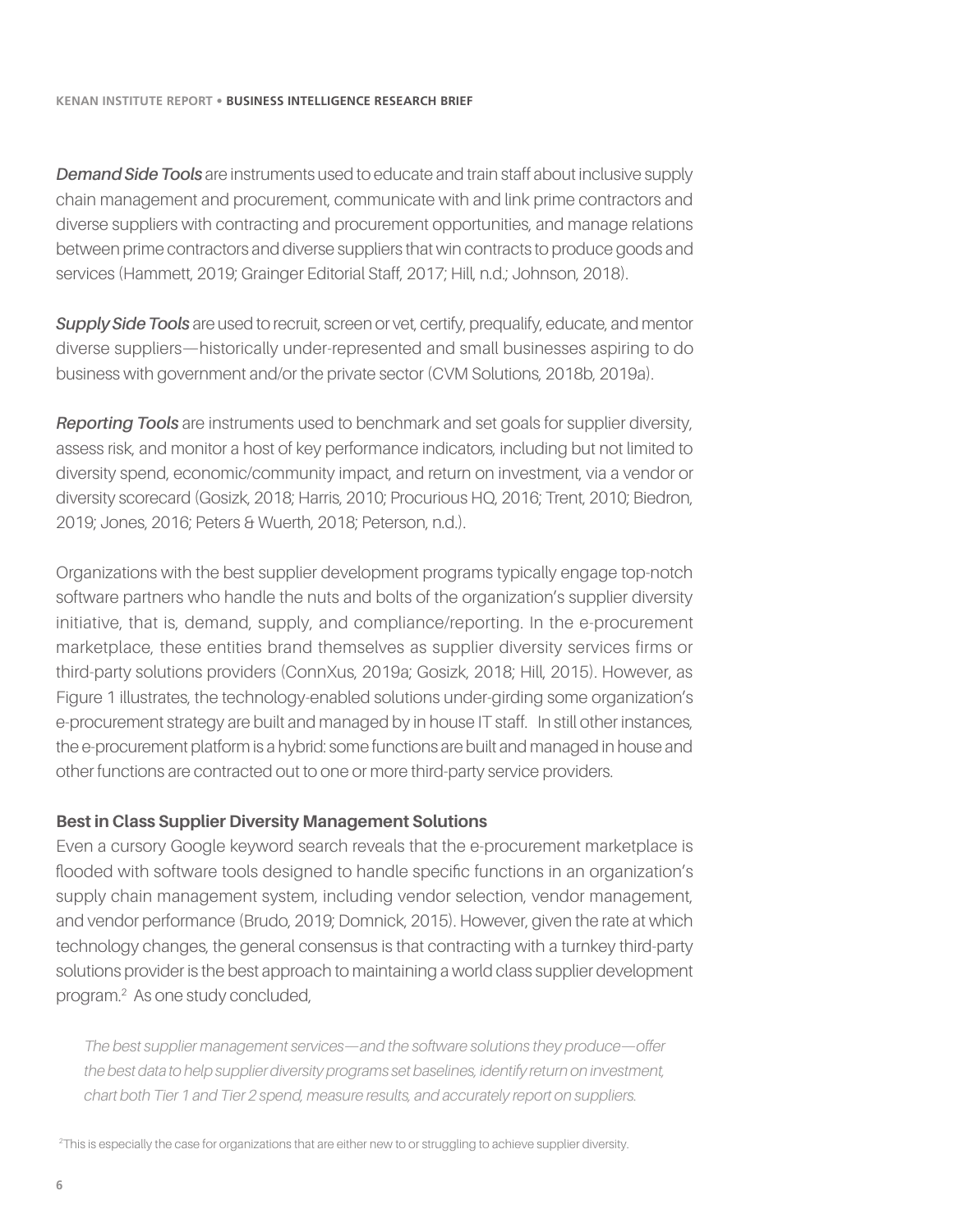Table 3 lists the supplier diversity services firms that are referenced most often in the extant literature as "best in class" inclusive supply chain management systems. Their turnkey technology enabled-platforms are designed to address both demand and supply functions as well as compliance and reporting issues in inclusive supply chain management (ConnXus, 2019a).

### **Table 3: Turnkey Supplier Diversity Management Solutions Firms**

| Firm Name                                             | Link                                                                                    |
|-------------------------------------------------------|-----------------------------------------------------------------------------------------|
| Aon Diversity Solutions                               | https://www.aon.com/diversitysolutions/default.jsp                                      |
| B <sub>2</sub> Gnow                                   | http://b2gnow.com/                                                                      |
| ConnXus Diversity & Inclusion<br>Solutions            | https://connxus.com/                                                                    |
| CVM Supplier Diversity Data &<br>Management Solutions | https://www.cvmsolutions.com/                                                           |
| D&B Supplier Diversity Solutions                      | https://www.dnb.com/products/supplier-management-tools/supplier-<br>diversity-data.html |
| Diversity Reporting Solutions                         | https://diversityreporting.com/                                                         |
| Diversity Spend Solutions                             | https://dssxperts.com/                                                                  |
| Diversity 411                                         | http://diversity411.com/about-us/                                                       |
| <b>IVS Solutions</b>                                  | https://www.ivssolutions.net/                                                           |
| Supplier Gateway                                      | https://www.suppliergateway.com/                                                        |

Source: compiled by authors.

On the demand side, supplier diversity services firms offer a series of online buyer or contracting and procurement solutions. This is typically achieved through a registration tool that facilitates strategic sourcing by matching or connecting vetted diverse suppliers with contracting and procurement opportunities. The firms sponsor intelligent matchmaking events that take place either virtually or face-to-face at conferences or trade shows. Their e-platforms also have the capability to engage suppliers regarding their performance and to manage their contracts. These tools are ideal for firms and organizations that produce procurement forecast or procurement calendars.

Turnkey solutions providers typically host supply side tools in a supplier management portal. There you will find a supplier locator/registration tool, which is designed to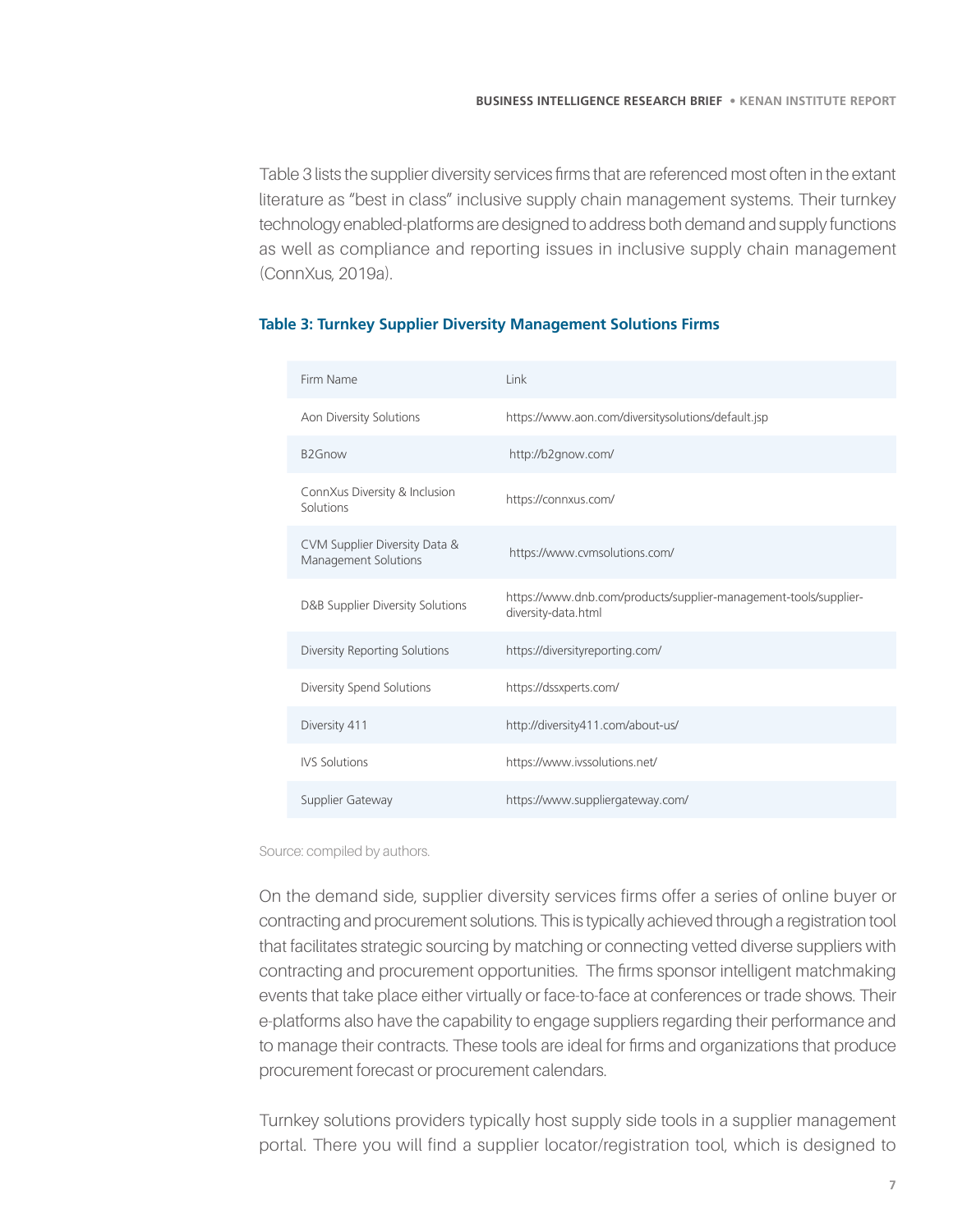help public and private sector clients identify qualified suppliers. In one of the supplier management portals, the tool "sits on top of a large and accurate database with detailed diverse supplier information," which is developed and maintained by the supplier diversity services firm (ConnXus, 2019a). In addition to identifying existing certified and prequalified diverse suppliers, the tool lets clients know if vendors have been used by other private or public sector entities. The tool also allows searches for suppliers "based on a variety of parameters, making it easy for internal teams, or even … prime suppliers, [to] easily locate proven diverse suppliers from one platform" (ConnXus, 2019a). Commenting on the value of a supplier locator tool, one author noted that "access to this data dramatically reduces the due diligence required to determine if a firm has the capacity to meet your needs and be included in an RFP."

Turnkey solutions firms use multi-channel marketing strategies and tactics to encourage diverse suppliers to register on their websites. In addition to completing a process that formally certifies them as diverse suppliers, one turnkey solutions provider asks online registrants to complete a survey comprised of a battery of prequalification questions about the specific product or service they provide. And "[t]he survey functionality incorporates scoring and automatically notifies the appropriate buyer if a registering supplier has a survey score above a pre-established threshold" (CVM, 2017).

Most of the supplier management portals host a third-party screening or data enrichment service. This service is for firms and organizations that maintain their own database of diverse suppliers. Given that supplier data can change over time, such firms can "enrich" or ensure accuracy of their data by verifying it with a third-party service provider that specializes in maintaining an up to date database on the nation's diverse suppliers of goods and services. As one supply chain expert put it,

*…running a third-party data enrichment process on a regular basis is imperative to monitoring changes in your supplier data base and maintaining the integrity of your program.* 

These third-party screening services monitor a "…wide range of factors indicative of supplier health and viability, including:

- Changes in management teams
- EPA Violations
- OSHA violations
- Quality Issues
- Noticeable lags in response times to inquiries
- Presence of Government Control Lists—for example Office of Foreign Assets Control (OFAC), the Federal Bureau of Investigation (FBI), the Bank for International Settlements (BIS), and United Nations Sanctions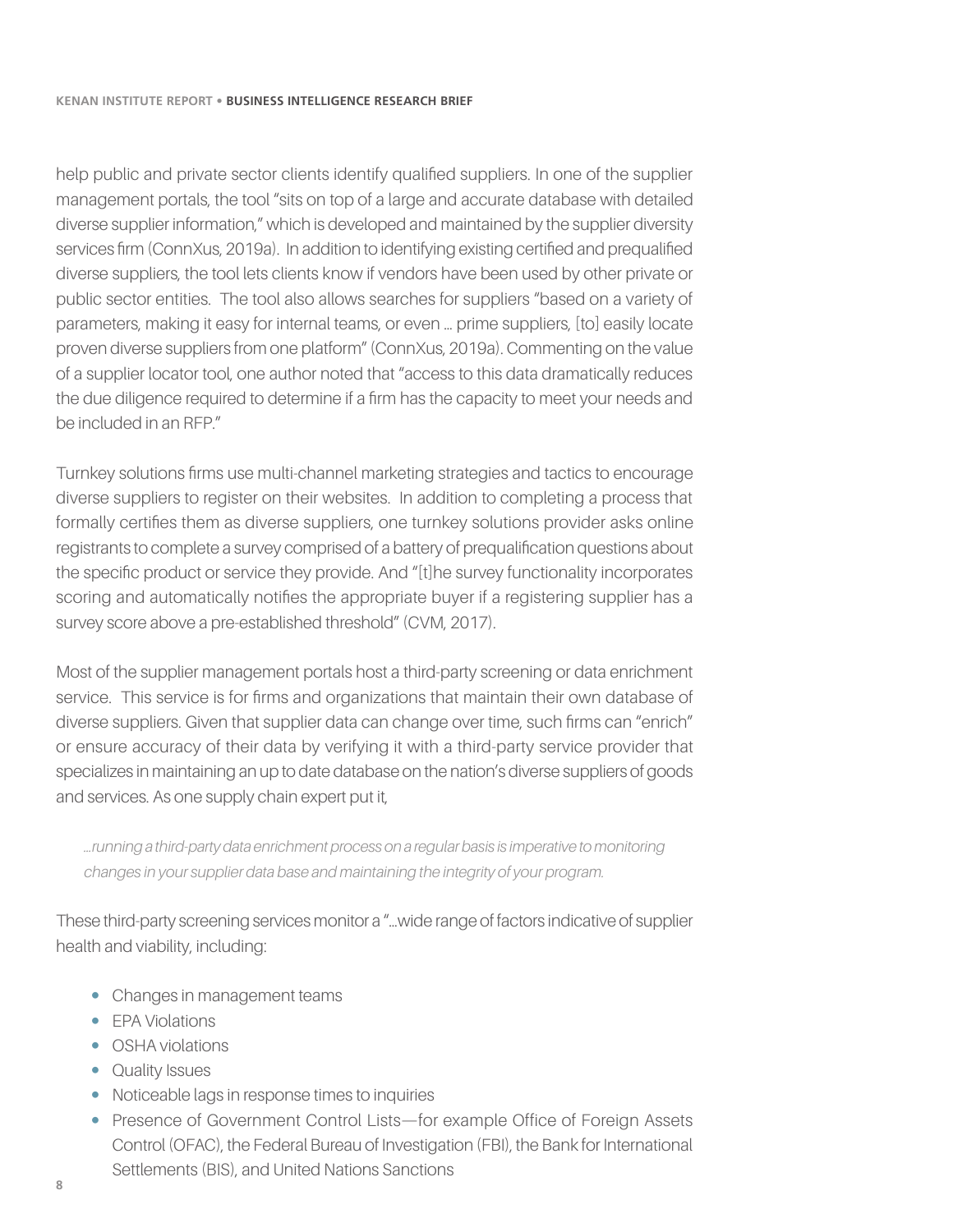- Changes in supplier payment trends
- Risk scores that predict the likelihood of instability or bankruptcy
- Event indicators including ownership changes, public filings (law suits, liens, claims and judgements), natural disasters" (D&B Supply Management Solutions, 2009).

Third-party screening services also can confirm if self-reported diverse firms are indeed diverse (ConnXus, 2019a).

Supplier management portals also offer both online and face-to-face opportunities for diverse suppliers to receive education and training as well as network with and receive mentorship from prime contractors.

In addition, supplier diversity management services firms have developed reporting tools that track key performance indicators and metrics (Gosizk, 2018; Grainger Editorial Staff, 2017' Hammentt, 2019; Procurious HQ, 2016; Sievo, n.d.). They not only track Tier 1 spend but also Tier 2 spend, that is, diversity spending that results from the diverse suppliers of the Tier 1 prime contractors (ConnXus, 2019b; CVM Solutions, 2016b, 2019c; Hill, 2017). Organizations with world class supplier development programs view requiring prime or Tier 1 contractors to report their spend with diverse suppliers as another strategic approach to expanding or growing the pool of diverse suppliers (Suarez, 2019c). Notably, as one supplier diversity expert put it, "Tier 2 reporting is part of supplier diversity's future" (CVM Solutions, 2019c).<sup>3</sup> In addition to diversity spend, these tracking tools are also designed to estimate the broader economic and community impact of supplier diversity programs (CVM Solutions, 2016a; Fast, 2018; Harris, 2010; Peterson, n.d.; Trent, 2010).

# VALUE-ADDED IMPACTS

 CVM Solutions (2018a) has outlined ten advantages of a best in class technology-enable supplier development program:

- Helps organizations access more vendors and foster competition among their suppliers, empowering suppliers "to offer more competitive pricing, service levels, and options for their clients/customers."
- Promotes innovation—Supplier diversity programs often create opportunities for suppliers to work together and these partnerships typically encourage "out-of-thebox thinking and empowers…suppliers to offer more specialized solutions."
- Grows supplier channels and sources—more companies competing for business and creates more options to choose from. "With more options available, you can be

 3 As correctly noted in thee extant literature, "Going with a managed services provider for Tier 2 reporting not only can ensure accurate reporting of your supplier diversity program, but also assists your primes in their reporting" (CVM Solutions, 2019c).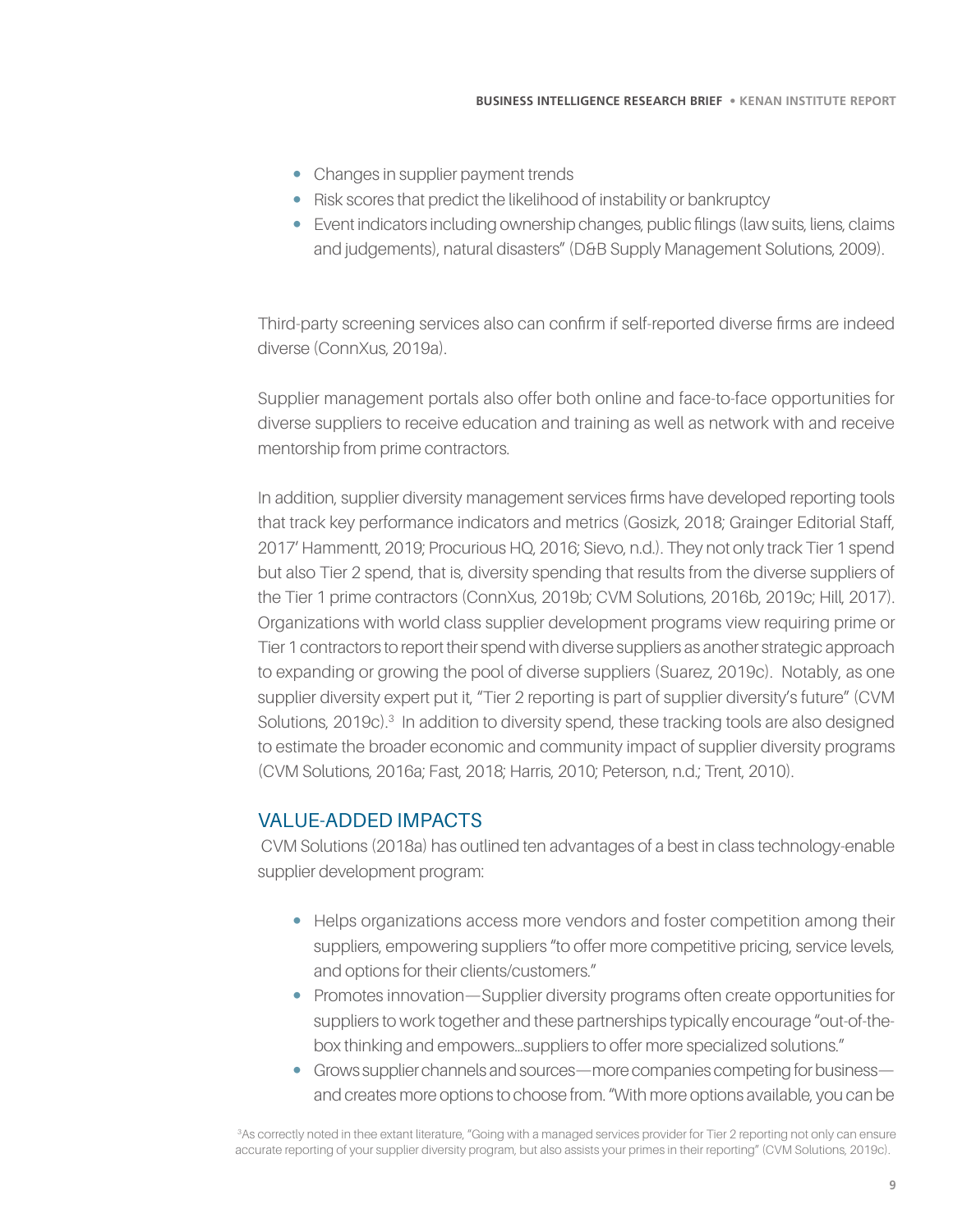more selective in your procurement decisions, receiving the best possible product and value."

- Encourages small vendors with complimentary solutions to team up on business opportunities that they otherwise would not be able to handle—a form of collaboration that probably would not happen without a best in class inclusive supply chain management system.
- Improves brand perception. Programs can aid economic development of surrounding communities and thereby humanize large corporations and public sector entities.
- Drives job creation. Aiding economic development in local communities create jobs and economic growth opportunities for local businesses and families.
- Creates stronger and more sustainable business partnerships. Investing in long term relationships with small suppliers helps "them gain the economic and business resources they need to continue to grow and by extension, create more reliable, sustainable, and beneficial partnership for both businesses.
- Nurtures relationships with suppliers that benefit your customers. "Businesses that cultivate strong supplier relationships are able to communicate with greater ease, troubleshoot issues with greater efficiency, and ultimately provide a better-quality end product to their customers."
- Achieves supplier diversity goals. Most organizations have quarterly and annual goals. A supplier development program helps "ensure that you continue to grow in the right direction and see a sustainable return on your efforts."
- Improves alignment and engagement. Supplier development "requires the support and involvement of your entire organization (beyond just your procurement department). Working one-on-one with suppliers encourages organizational leaders to become more intimately involved with these programs and aware of their benefits. This direct engagement will help improve buy-in for both supplier diversity and supplier development initiatives."

The City of Durham is a \$555 million enterprise. Leveraging the foregoing advantages of an inclusive supply chain management system will go a long way in facilitating the City's ability to achieve its aspirational goal of creating greater shared prosperity for the local citizenry and especially the neighborhoods and communities that have been left behind in the current economic boom and renaissance.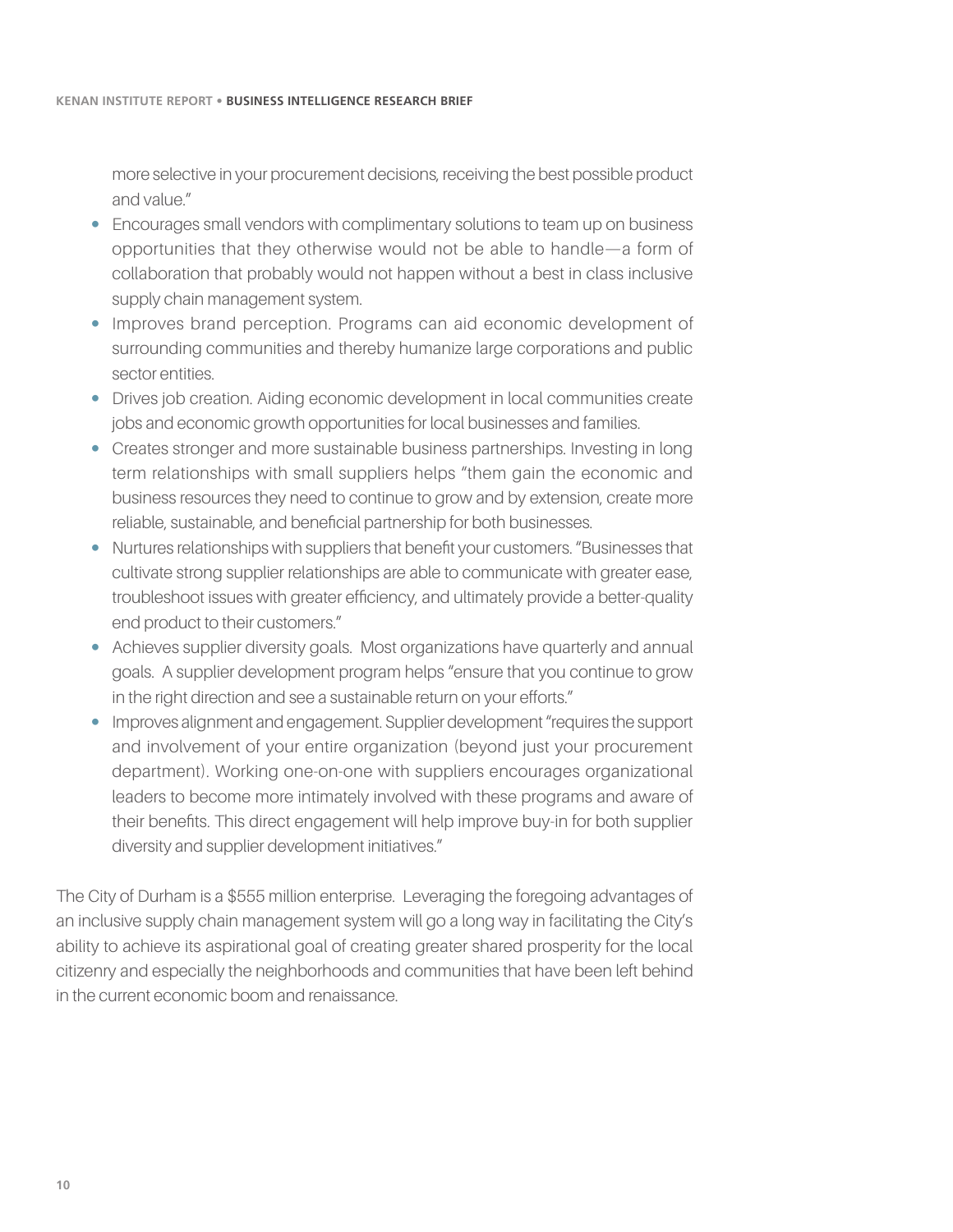# REFERENCES CITED

AAAED (American Association for Access, Equity, and Diversity), 2019, About Affirmative Action, Diversity, and Inclusion, January, available at https://www.aaaed.org/aaaed/About\_Affirmative\_Action\_\_Diversity\_and\_Inclusion.asp.

Ambe, Intaher Marcus and Badenhorst-Weiss, Johanna A., 2011, "Managing and Controlling Public Sector Supply Chains," available at http://cdn.intechweb.org/pdfs/15532.pdf

AT&T, "Responsible Supply Chain," AT&T Issue Brief, available at https://about.att.com/csr/home/reporting/issue-brief/ supply-chain.html.

Bailey, Karmin, 2019, "Establishing Supplier Diversity," Strategic Finance, April 1, available at https://sfmagazine.com/postentry/april-2019-establishing-supplier-diversity/.

Baux, Dionne, 2018," Creating Equitable, Inclusive, and Transparent Cities: A Year in Review," Main Street America, June 27, available at https://www.mainstreet.org/blogs/national-main-street-center/2018/06/27/creating-equitable-inclusiveand-transparent-citie

Biedron, Rob, 2019. What are the Best KPIS for Purchasing Departments? Purchase Control, February 26, available at https://www.purchasecontrol.com/blog/purchasing-kpis/.

Brichi, Audrey Goins, 2004, "The Inclusive Supply Chain—a Competitive Advantage: Strategies for Minority and Women Business Sourcing," Institute for Supply Chain Management, April, https://www.instituteforsupplymanagement.org/files/ Pubs/Proceedings/GBBrichi.pdf.

Brudo, IIana, 2019, 12 Vendor Management Software Solutions that will Impress Your Boss, Connecteam, March 10, available at https://connecteam.com/top-12-vendor-management-software-solutions-for-2017/.

Bush, Jason, 2015, Can SupplierPay Link Supplier Diversity to Early Payment? Spend Matters, June 23, available at http:// spendmatters.com/2015/06/23/can-supplierpay-link-supplier-diversity-to-early-payment/.

Clinton, Nancy, 2016, Inclusive Procurement/Supplier Diversity—Why Do We Need It?, Spend Matters, August 31, available at http://spendmatters.com/uk/inclusive-procurementsupplier-diversity-need/.

Coffin, Courtney, 2018, "5 Ways to Expand Equitable Economic Development in Your City," Citiesspeak, National League of Cities, February 22, available at https://citiesspeak.org/2018/02/22/5-ways-to-expand-equitable-economic-developmentin-your-city/

Collette Holt & Associates, 2014, North Carolina Department of Transportation Disparity Study, 2014, available at https:// www.ncdot.gov/about-us/board-offices/offices/civil-rights/Documents/2014-disparity-study.pdf.

ConnXus, 2017, The Business Case for Supply Chain Sustainability Through Strategic Supplier Inclusion," available at https://connxus.com/wp-content/uploads/2017/02/ConnXus-Supplier-Inclusion.pdf

ConnXus, 2019a, "ConnXus: Your One Stop Supplier Management Dashboard," June 6, available at https://connxus.com/ connxus-your-one-stop-supplier-management-dashboard/

ConnXus, 2019b, "Key Ingredients for Healthy Tier 1 & Tier 2 Relationships," May 29, available at https://connxus.com/ key-ingredients-for-healthy-relationships/.

Cravero, Carol, 2018, "Promoting Supplier Diversity in Public Procurement: A Further Step in Responsible Supply Chain," European Journal of Sustainable Development Research, Vol 2, available at file:///C:/Users/johnsonj/Downloads/ Promoting\_Supplier\_Diversity\_in\_Public\_Procurement.pdf.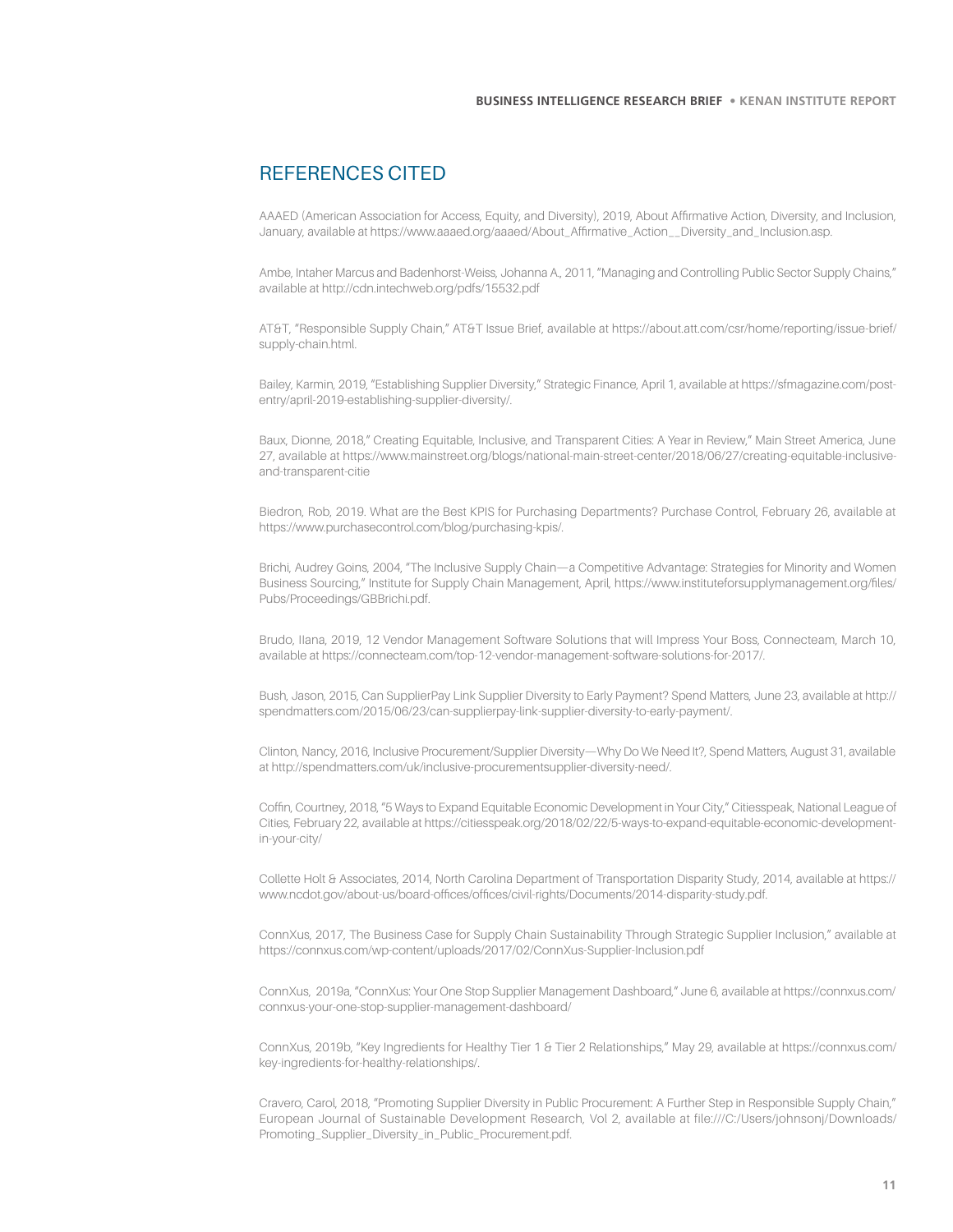CVM Solutions, 2015, "4 Ways to Build Your Supplier Diversity Program," CVM Diversity Blog, July 29, available at https:// blog.cvmsolutions.com/4-ways-to-build-your-supplier-diversity-program

CVM Solutions, 2016a, "Calculating the True ROI of Supplier Diversity,"" CVM Supplier Diversity Blog, April 28, available at https://blog.cvmsolutions.com/calculating-the-true-roi-of-supplier-diversity

CVM Solutions, 2016b, Tier 2 Reporting A Key Component of Sustainable SD Programs, CVM Supplier Divesity Blog, May 12, available at https://blog.cvmsolutions.com/tier-2-reporting-a-key-component-of-sustainable-sd-programs

CVM Solutions, 2017, 4 Supplier Diversity Best Practices You're Not Following, CVM Supplier Diversity Blog, March 22, available at https://blog.cvmsolutions.com/4-supplier-diversity-best-practices

CVM Solutions, 2018a, 10 Reasons to Invest A Supplier Development Program, CVM Supplier Diversity Blog, March 13, available at https://blog.cvmsolutions.com/invest-in-a-supplier-development-program

CVM Solutions, 2018b, Supplier Diversity Program Best Practices: 3 Steps to Success, available at https://info. cvmsolutions.com/hubfs/Supplier%20Diversity%20Program%20Best%20Practices:%203%20Steps%20to%20Success. pdf?hsCtaTracking=6656d41c-1f92-41e4-9120-71d1fa4b4fda%7Cfee6e47f-0ca9-4e6f-90c6-db89914f86ca.

CVM Solutions, 2019a,"Creating a Supplier Diversity Strategic Approach from Scratch, CVM Supplier Diversity Blog, February 27, available at https://blog.cvmsolutions.com/creating-a-supplier-diversity-strategic-plan-from-scratch.

CVM Solutions, 2019b, "4 Considerations for Putting out a Supplier RFP," CVM Supplier Diversity Blog, May 15, available at https://blog.cvmsolutions.com/4-considerations-for-putting-out-a-supplier-rfp

CVM Solutions, 2019c, What You Should Know: Tier 1 VS Tier 2 Supplier Diversity Spend, CVM Diversity Blog, February 7, available at https://blog.cvmsolutions.com/difference-between-tier-1-spend-and-tier-2-spend.

CVM Solutions, n.d., Embracing the New Meaning of Supplier Diversity ROI, CVM Supplier Diversity Blog, June 26, available at https://blog.cvmsolutions.com/calculating-the-true-roi-of-supplier-diversity.

D&B Supply Management Solutions, 2009, The Growing Business Imperative for Supplier Diversity, available at https:// www.dnb.com/content/dam/english/dnb-solutions/supply-management/the\_growing\_business\_imperative\_for\_ supplier\_diversity.pdf

Delgado, Carlos, 2014, "How Six Cities Are Pursuing Equity and Innovation in Economic Development," CitiesSpeak, National League of Cities, November 14, available at https://www.nlc.org/article/how-six-cities-are-pursuing-equity-andinnovation-in-economic-development

De Marco, Allison and Hunt, Heather, 2018, "Racial Inequality, Poverty and Gentrification in Durham, North Carolina," North Carolina Poverty Research Fund, Summer, available at https://fpg.unc.edu/sites/fpg.unc.edu/files/resources/reports-andpolicy-briefs/durham\_final\_web.pdf

Dominick, Charles, 2015, Ten Types of Procurement Software, available at https://webcpm.com/Articles/2015/07/01/ Procurement-Software.aspx.

Edelman, Daniel and Azemati, Hanna, 2017, "Improving Government Vendor Diversity," Government Performance Lab, Harvard Kennedy School, September, available at https://govlab.hks.harvard.edu/files/siblab/files/vendor\_diversity\_policy\_ brief.pdf.

Engle, Bob, 2011, "10 Best Practices You Should Be Doing Now," Supply Chain Quarter, Quarter 1, available at https://www. supplychainquarterly.com/topics/procurement/scq201101bestpractices/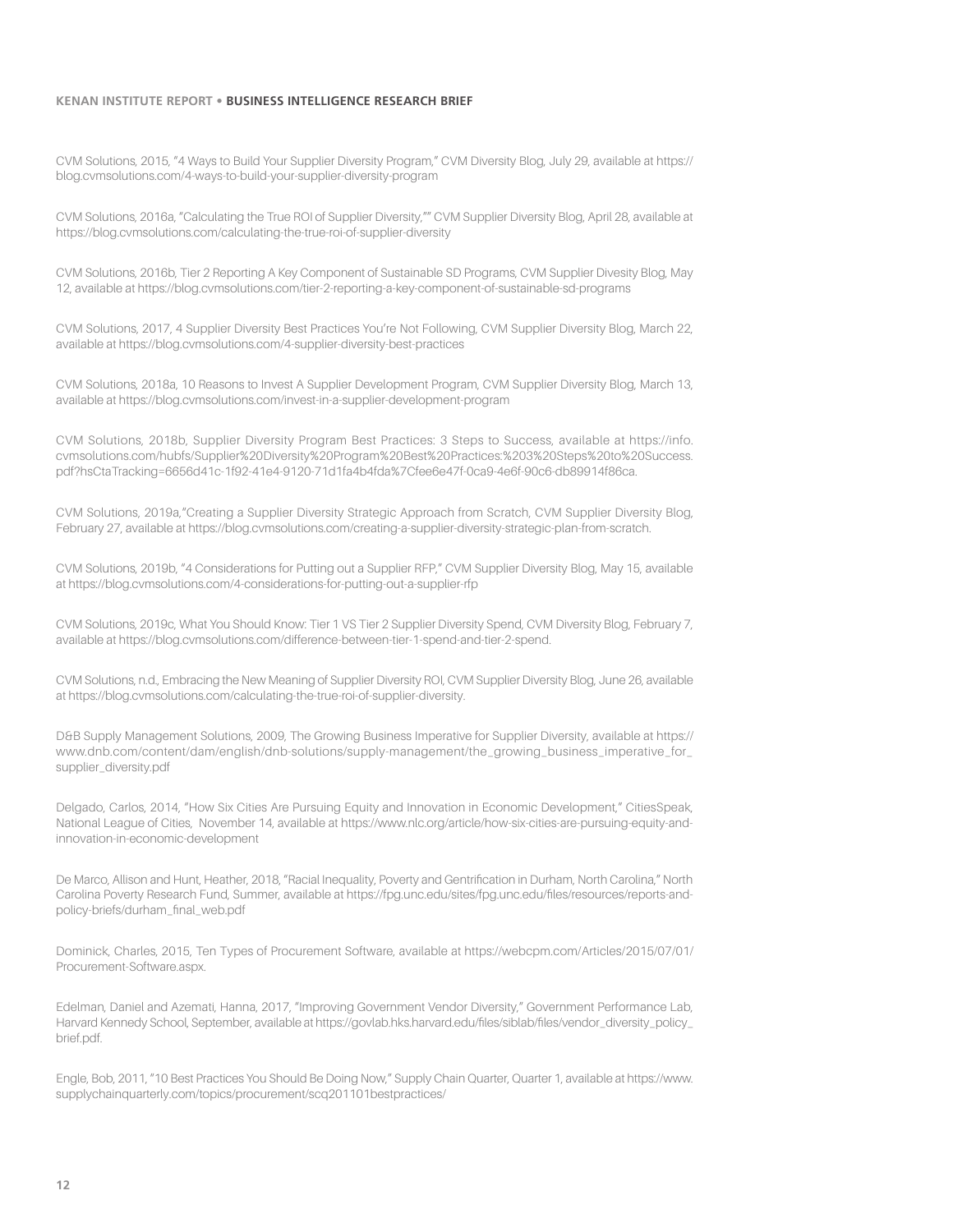#### **BUSINESS INTELLIGENCE RESEARCH BRIEF • KENAN INSTITUTE REPORT**

Fairchild, Denise and Rose, Kalima, 2018, Inclusive Procurement and Contracting: Building a Field of Policy and Practice. Emerald Cities and PolicyLink, February, available at http://files.emeraldcities.org/media/news/Inclusive\_procurement\_ final\_03.05.18\_3.pdf.

Fast, Larry, 2018, Supplier Scorecard: Choose These Metrics to Improve Your Partners' Performance, IndustryWeek, August 17, available at https://www.industryweek.com/supply-chain/supplier-scorecards-choose-these-metrics-improve-yourpartners-performance.

Fischetti, Michael P., 2018,"Subcontracting and the Supply Chain: How Government Is Adapting," Guidepoint, April 12, available at https://www.guidepoint.com/subcontracting-and-the-supply-chain-how-government-is-adapting/

Florida, Richard, 2017, "For a Strong Economy, Focus on Inclusive Growth," City Lab, September 28, available at https:// www.citylab.com/equity/2017/09/the-how-and-why-of-inclusive-growth/541422/

Fulkerson, Victoria, 2018, Inclusive and Responsible Supply Chains: Supplier Diversity Leadership in Sustainable Purchasing," available at https://business.gwu.edu/sites/g/files/zaxdzs1611/f/downloads/ICR-CRM\_Victoria-Fulkerson\_ Responsible-Supply-Chains.pdf

GEP, 2019, Supplier Diversity and Inclusion Programs—A Growing Trend Among Enterprises, Market Intelligence News Desk, January 31 , available at https://www.gep.com/mind/blog/supplier-diversity-and-inclusion-programs-a-growingtrend-among-enterprises.

Goldsmith, Stephen, 2017, "A Comprehensive Approach to Equitable Procurement in Government," Governing, December 7, available at https://www.governing.com/commentary/col-minnesota-equitable-procurement-government.html.

Goldsmith, Stephen and Becker, Scott, 2018, Cooperative Procurement: Today's Contracting Tool, Tomorrow's Contracting Strategy. Harvard Kennedy School, Ash Center for Democratic Governance and innovation, October, available at https:// ash.harvard.edu/files/ash/files/cooperative-procurement.pdf.

Gosizk, Brian, 2018, "Supplier Diversity Tracking, Metrics and Reporting," CVM Supplier Diversity Blog, December 6, available at https://blog.cvmsolutions.com/supplier-diversity-best-practices2

Gosizk, Brian, 2019, A Closer Look at Diverse Supplier APPS: How Mobile APPS Support Minority-owned Businesses," CVM Supplier Diversity Blog, July 3, available at https://blog.cvmsolutions.com/a-closer-look-at-diverse-supplier-apps.

Grainger Editorial Staff, 2017, Managing the Performance of Diverse Suppliers, February 27, available at https://www. grainger.com/know-how/industry/public-sector/kh-managing-the-performance-of-supplier-diversity-programs.

Hammett, Daryl, 2019, SRM: Supplier Relationships Matter Do You Pay Your Suppliers on Time, ConnXus, May 30, available at https://connxus.com/srm-supplier-relationships-matter-do-you-pay-your-suppliers-on-time/

Harris, George L., 2010, Developing A Supplier Scorecard: Devising What Aspect of Supplier Performance Should Be Measured, Traced and Acted Upon, GxP Lifeline, May 23, available at https://www.mastercontrol.com/gxp-lifeline/ developing-supplier-scorecard/.

Hill, Jessica, 2017, "Identifying Proven Diverse Businesses to Build a High-impact Tier 1 Program, "CVM Supplier Diversity Blog, September 18, available at https://blog.cvmsolutions.com/supplier-diversity-best-practices

Hill, Jessica, 2015, "Successful Supplier Diversity Programs, CVM Supplier Diversity Blog, June 2, available at https://blog. cvmsolutions.com/successful-supplier-diversity-programs

Hill, Jessica, n.d., Collaborating with Prospective Suppliers and Partnering with Procurement, CVM Supplier Diversity Blog, October 1, available at https://blog.cvmsolutions.com/supplier-diversity-best-practics.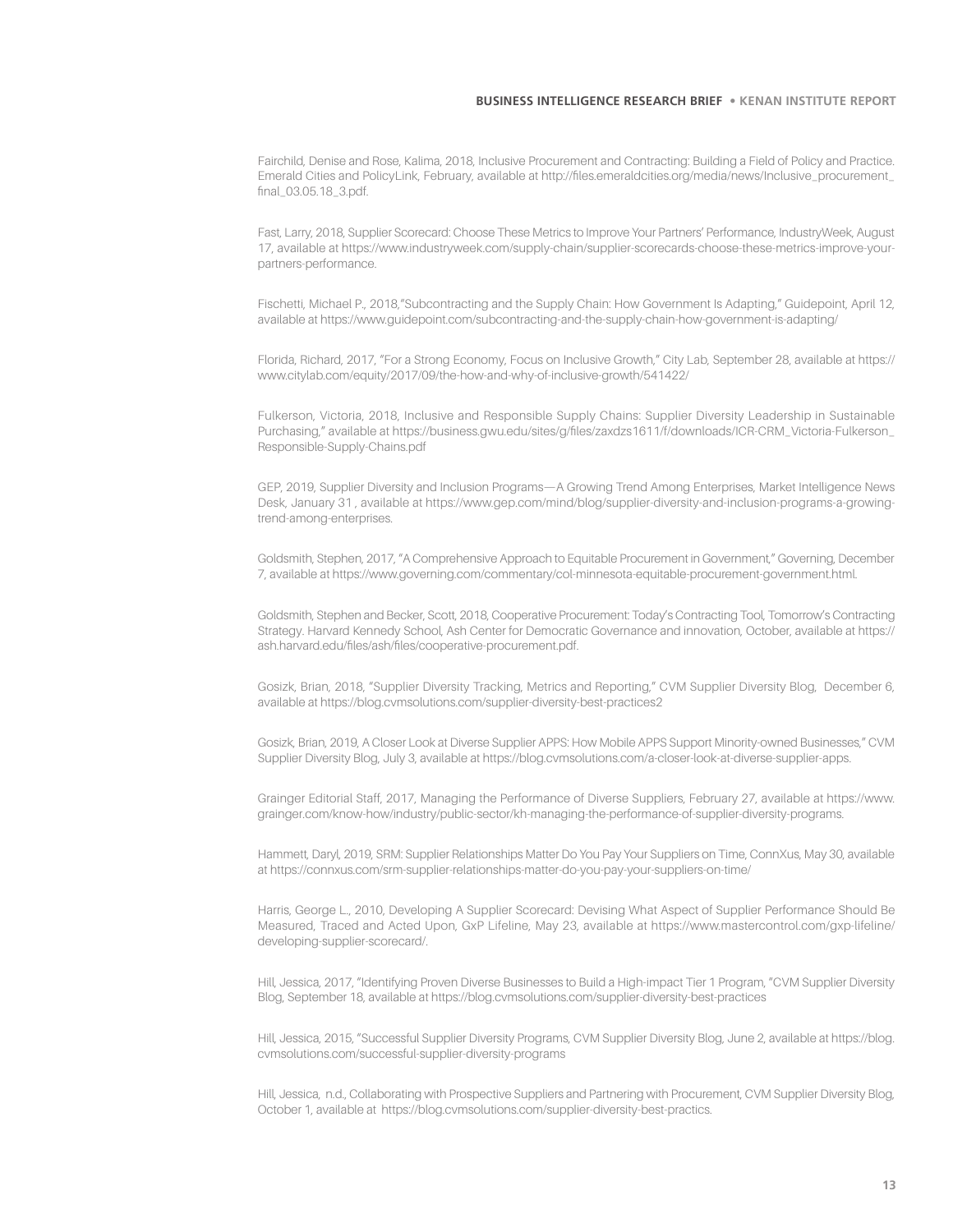Hussain, Hera, 2019, "Gender-Smart Open Contracting: Empowering Communities and Enabling Inclusive Growth, Open-Contracting, March 8, available at https://www.open-contracting.org/2019/03/08/gender-smart-open-contracting/.

Jacoby, David and Hodge, Daniel, 2008, "Infrastructure Investment: The Supply Chain Connection, Supply chain Quarterly, Quarter 4, available at https://www.supplychainquarterly.com/topics/Logistics/scq200804infrastructure/.

Johnson, Marcy, 2018, 4 Keys to a Successful Supplier Diversity Program (And How It Benefits Your Bottom Line), Yoh Blog, March 21, available at http://www.yoh.com/blog/4-keys-to-a-successful-supplier-diversity-program.

Jones, Keith, 2016, Drive Improvement with these Top 10 Procurement Metrics, ProcureWare Procurement Blog, August 9, available at http://www.procureware.com/drive-improvement-top-procurement-metrics/

Kaplan, Robert S., Serafeim, George, and Tugendhat, Eduardo, 2018, Inclusive Growth: Profitable Strategies for Tackling Poverty and Inequality, Harvard Business Review, January-February, available at https://hbr.org/2018/01/inclusive-growthprofitable-strategies-for-tackling-poverty-and-inequality.

Kenton, Will, 2019, Supply Chain, Investopedia, May 20, available at https://www.investopedia.com/terms/s/supplychain. asp.

Lamoureux, Michael, n.d., Five Essential Criteria for Selecting A Supplier Sustainability & Risk Monitoring Solution, Supplier Risk Monitor Series White Paper 3, EcoVadis, available at https://resources.ecovadis.com/whitepapers/ecovadis-fivecriteria-selecting-supplier-sustainability-risk-monitoring-solution.

Lazarus, Sydney, 2017, "Hackett Research Proves Supplier Diversity is More Than Just About "Getting the Warm Fuzzies," Spend Matters, February 21, available at http://spendmatters.com/2017/02/21/hackett-research-proves-supplier-diversityjust-getting-warm-fuzzies/.

LePage, David, 2014, Exploring Social Procurement, Accelerating Social Impact CCC, Ltd., March, available at https:// static1.squarespace.com/static/58530be0579fb3e60fd6b1a4/t/594561888419c26c3040aea7/1497719178225/ Exploring+Social+Procurement+%282%29.pdf.

LISC Los Angeles, 2018, Supporting Economic Inclusion in Disadvantaged Communities: A Case for Inclusive Public Procurement Policies, available at http://www.lisc.org/media/filer\_public/64/16/64165a54-93d5-47fc-9011- 74c8873d2d7b/a\_case\_for\_inclusive\_public\_procurement\_practices.pdf.

Littleson, Randy, 2008, "Companies Don't Compete, Supply Chains Compete," KinAxis Blog, November 26, available at https://blog.kinaxis.com/2008/11/companies-dont-compete-supply-chains-compete/.

Lohrentz, Tim, 2016, Contracting for Equity: Best Local Government Practices that Advance Racial Equity in Government Contracting and Procurement, Issue brief, Local and Regional Government Alliance on Race & Equity, available at http:// haasinstitute.berkeley.edu/sites/default/files/gare-contract\_for\_equity\_0.pdf.

Liu, Amy, 2016, Remaking Economic Development, Metropolitan Policy Program, Brookings Institution, available at https:// www.brookings.edu/wp-content/uploads/2016/02/BMPP\_RemakingEconomicDevelopment\_Feb25LoRes-1.pdf.

Lohrentz, Tim, 2016, Contracting for Equity: Best Local Government Practices that Advance Racial Equity in Government Contracting and Procurement, Insight Center for Community Local Economic Development, available at http:// haasinstitute.berkeley.edu/sites/default/files/gare-contract\_for\_equity\_0.pdf.

McFarland, Christiana, 2016, "The New Equity Imperative for Local Economic Development," CitiesSpeak, National League of Cities, March 3, available at https://citiesspeak.org/2016/03/03/the-new-equity-imperative-for-local-economicdevelopment/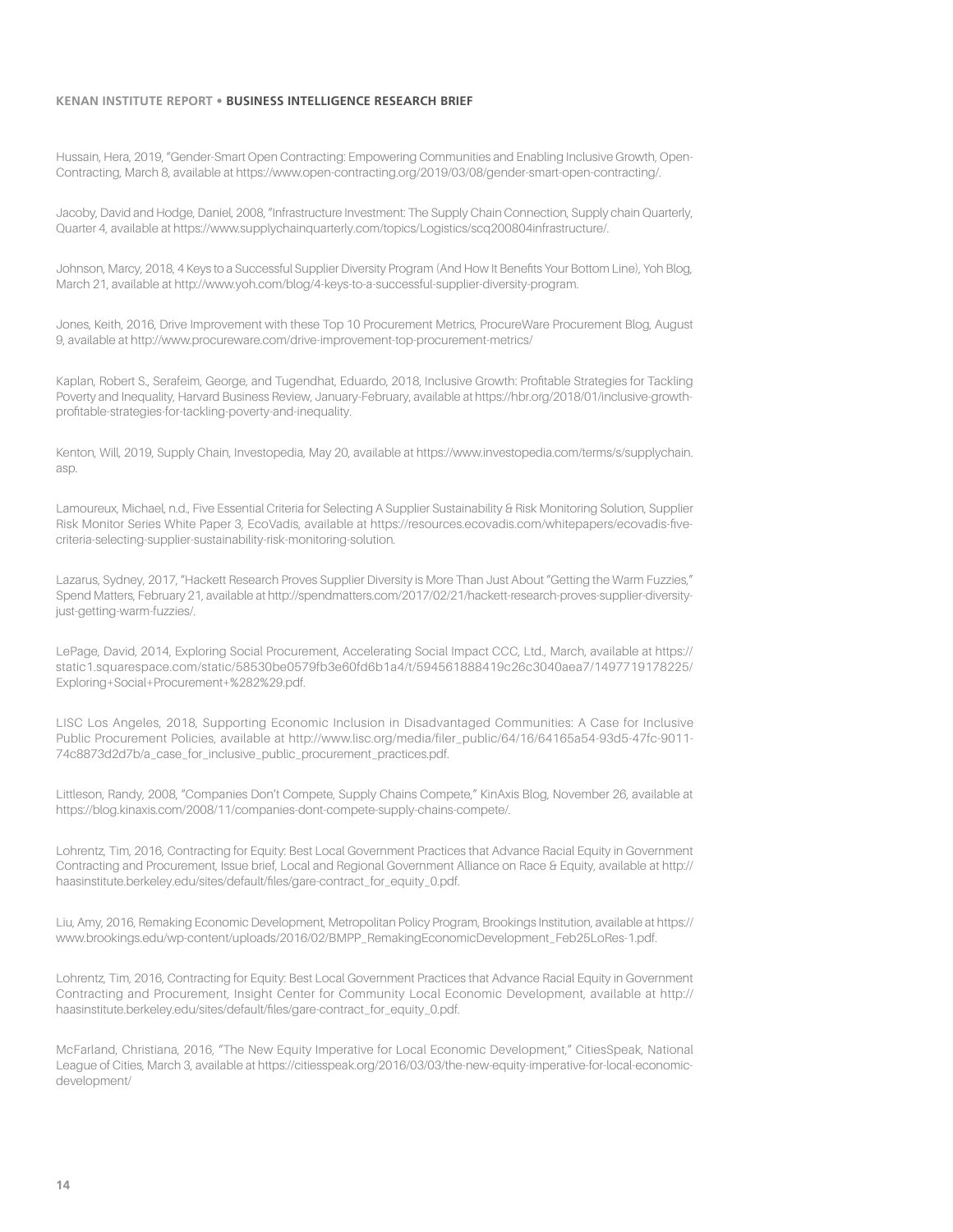#### **BUSINESS INTELLIGENCE RESEARCH BRIEF • KENAN INSTITUTE REPORT**

McKoy, Jr., H. C. and Johnson, Jr., J. H., 2018, "Do Business Ecosystems See Color?"nternational Journal of Social Ecology and Sustainable Development, Volume 9, No. 3, July-September, pp 80-91NCSL, 2016, "Minority Business Development: State MBE Certification Programs, February, available at http://www.ncsl.org/research/labor-and-employment/minoritybusiness-development.aspx.

Parilla, Joseph, 2017, Opportunity for Growth: How Reducing Barriers to Economic Inclusion can Benefit Workers, Firms, and Local Economies, Metropolitan Policy Program, Brookings Institution, September, available at https://www.brookings. edu/wp-content/uploads/2017/09/metro\_20170927\_opportunity-for-growth-iedl-report-parilla-final.pdf. Summary of report can be accessed here:

Peters, Brian and Wuerth, Steven, 2018, Supplier Inclusion: Moving Beyond Spend to Measure Impact, Spend Matters, October 22, available at http://spendmatters.com/2018/10/22/supplier-inclusion-moving-beyond-spend-to-measureimpact/

Peterson, Keith, n.d., Five Steps to Launch a Supplier Scorecard, Halo, available at https://halobi.com/blog/five-steps-tolaunch-a-supplier-scorecard/

Procurious HQ, 2016, Setting KPIS for Beginners: Types of KPI\_ Procurement News, October 10, available at https://www. procurious.com/procurement-news/kpis-beginners-type-kpi.

Reath, Viki, 2007, "Government Agencies Work to Improve Supply Chain Management," GSA #10456, February 26, available at https://www.gsa.gov/about-us/newsroom/news-releases/government-agencies-work-to-improve-supplychain-management.

Rimmer, Susan Harris, 2017, Gender-Smart Procurement: Policies for Driving Change, Research Paper, Chatham House: the Royal Institute of International Affairs, December, available at https://www.chathamhouse.org/sites/default/files/ publications/research/Gender-smart%20Procurement%20-%2020.12.2017.pdf.

Robinson, Rod, 2017, "The Power of Inclusive Procurement," Wharton Magazine, February 22, available at http:// whartonmagazine.com/blogs/the-power-of-inclusive-procurement/#sthash.d9kFkvRU.dpbs

Rutherford, Boyd K., 2016, Report of the Commission to Modernize State Procurement, available at https://governor. maryland.gov/ltgovernor/wp-content/uploads/sites/2/2016/12/Commission-to-Modernize-State-Procurement-Final-Report.pdf.

Shah, Mayank and Ram, Monder, 2006, Supplier Diversity and Minority Business Enterprise Development: Case Study Experience of Three US Multinational, Supply Chain Management, January, 1, available at https://www.emerald.com/ insight/content/doi/10.1108/13598540610642493/full/html?fullSc=1

Sievo, n.d., Spend Analysis 101: Comprehensive Guide to Procurement Spend Analytics, sievo.com, available at https:// sievo.com/resources/spend-analysis-101.

Suarez, John, 2016a, What is Strategic Sourcing and Why Does in Matter?" CVM Supplier Diversity Blog, January 9, available at https://blog.cvmsolutions.com/what-is-supplier-diversity

Suarez, John, 2016b, The 7 Main Characteristics of a Supplier Diversity Program, CVM Supplier Diversity Blog, August 2, available at https://blog.cvmsolutions.com/topic/supplier-diversity/page/12.

Suarez, John, 2017a, How Much Should I Spend on Supplier Management Software?, CVM Supplier Diversity Blog, July 26, available at https://blog.cvmsolutions.com/how-much-should-i-spend-on-supplier-management-software

Suarez, John, 2017b, Using Technology to Enhance a Supplier Diversity Program, CVM Supplier Diversity Blog, March 15, available at https://blog.cvmsolutions.com/using-technology-to-enhance-a-supplier-development-program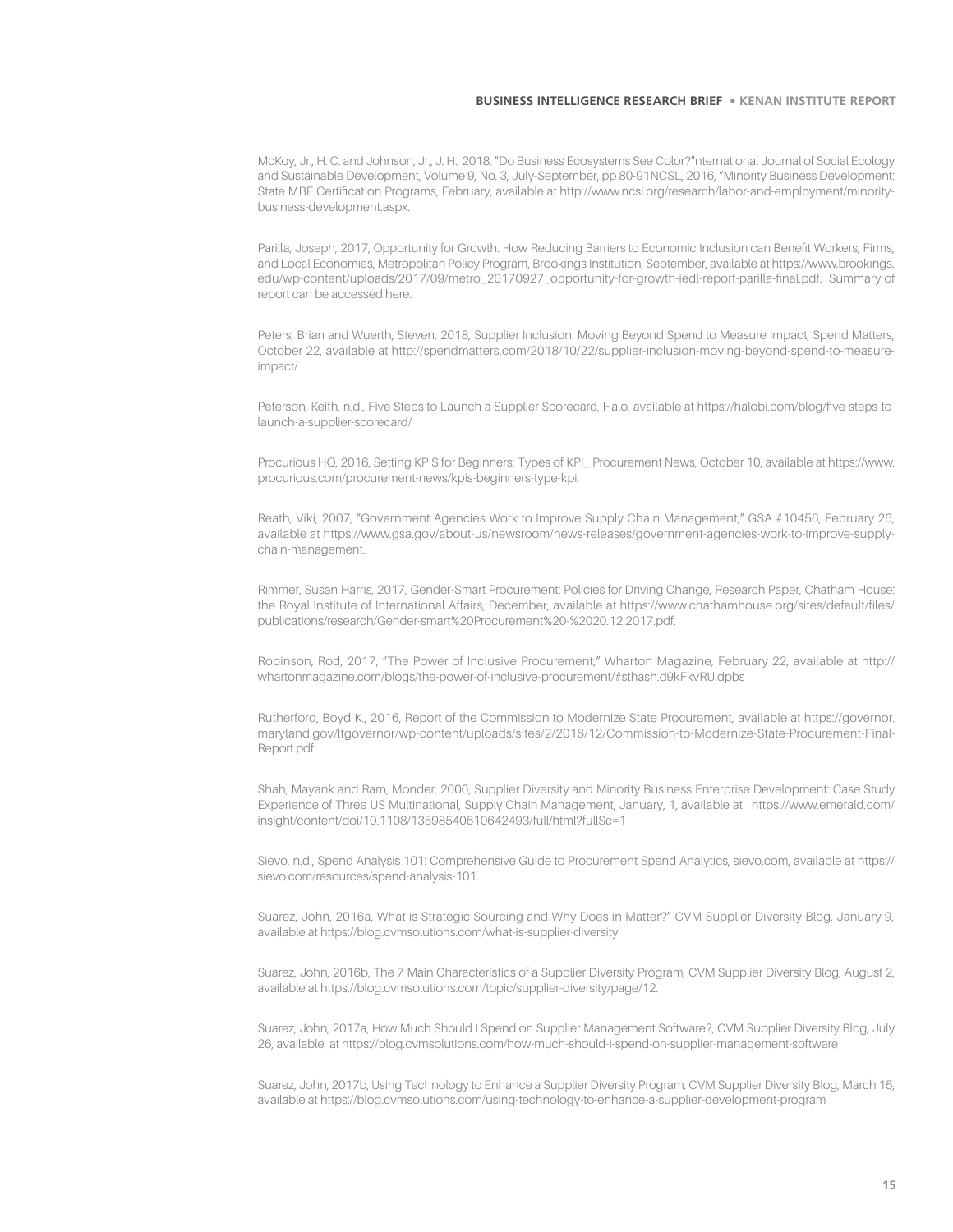Suarez, John, 2019a, "The Definitive Guide for LGBTQ-Owned Business Enterprises," CVM Supplier Diversity Blog, June 5, available at https://blog.cvmsolutions.com/the-definitive-guide-for-lgbtq-owned-business-enterprises.

Suarez, John, 2019b, "Getting Buy-in for Supplier Diversity from Every Department in Your Company," CVM Supplier Diversity Blog, May 22, available at https://blog.cvmsolutions.com/getting-buy-in-for-supplier-diversity-from-everydepartment-in-your-company

Suarez, John, 2019c, "What you Should Know: Tier 1 VS Tier 2 Supplier Diversity Spend," CVM Supplier Diversity Blog, February 7, available at https://blog.cvmsolutions.com/difference-between-tier-1-spend-and-tier-2-spend.

Theodorakopoulos, Nicholas, Ram, Monder, and Kakabadse, Nada, 2014, "Procedural Jusitce in Procurement Management and Inclusive Interorganizational Relations: An Institutional Persepective," British Journal of Management, Spetember 17, available at https://onlinelibrary.wiley.com/doi/full/10.1111/1467-8551.12071.

Thomas Industry Update, n.d., 5 Key Factors to Consider When Conducting a Supplier Evaluation, thomasnet.com, available at https://www.thomasnet.com/articles/other/conducting-a-supplier-evaluation/

Trent, Robert J., 2010, Creating the Ideal Supplier Scorecard," Supply Chain Management Review, March 1, available at https://www.scmr.com/article/creating\_the\_ideal\_supplier\_scorecard.

Treuhaft, Sara and Rubin, Victor, n.d., Economic Inclusion: Advancing an Equity-Driven Growth Model, PolicyLink Big Idea for Jobs, available at http://www.policylink.org/sites/default/files/4A\_TREUHAFT\_RUBIN\_POLICYLINK\_REPORT\_ SECTORAL\_INDUSTRY.PDF

U.S. Department of Transportation, 2018, Disadvantaged Business Enterprise Program, Administration and Oversight on Projects with Alternative Contracting & Procurement Methods Handbook, available at https://www.fhwa.dot.gov/civilrights/ programs/dbe\_acm\_handbook\_20180820.pdf.

U.S. Department of Transportation, 2019, DBE Program Best Practices, February, available at https://www.transportation. gov/civil-rights/disadvantaged-business-enterprise/dbe-program-best-practices

Vaughan, Dawn Baumgartner and Brosseau, Carl, 2018, "Gentrification in Durham: The 'it" City's Downtown Rise Hasn't Led to a Black-Owned Boom," Durham Herald Sun, October 30, available at https://www.heraldsun.com/news/local/ article220484700.html.

Vazquez, Elizabeth A. and Frankel, Barbara, 2017, The Business Case for Global Supplier Diversity and inclusion: The Critical Contributions of Women and Other Underutilized Suppliers to Corporate Value Chains, WEConnect International, available at https://weconnectinternational.org/images/Report.pdf.

Washington State Legislature, 2016, Encouraging Participation by Minority and Women-Owned Businesses In Transportation Contracting: Recommended Practices for State Departments of Transportation, Joint Transportation Committee, Final Report, December 12, available at http://leg.wa.gov/JTC/Documents/Studies/DBEBestPracticesFINALREPORT.pdf

Weissman, Rich, 2017, Sustainable Sourcing is More Cost-effective than you think, SupplyChainDive, December 21, available at https://www.supplychaindive.com/news/sustainability-green-supply-chain-procurement/513200/.

Willets, Sarah, 2017,"Mayor Bill Bell Has Overseen a Bull City Renaissance. So Why Has Durham's Poverty Rate Gone Up on His Watch? Independent Week, June 14, available at https://indyweek.com/news/mayor-bill-bell-overseen-bull-cityrenaissance.-durham-s-poverty-rate-gone-watch/

Williams, Tamara P., 2015, "Sustainabiity in Government Contracts: A Measure of Performance form the Contractor Perspective," Mustang Journal of Business and Ethics, Vol., 8, available at https://pdfs.semanticscholar. org/74fc/6421478f1e17cf22a5d7587676d82c109b71.pdf.

Zerp, Peter, 2018, "Supplier Inclusion and Diversity Drives Social Innovation," Accenture-Insights, March 6, available at https://www.accenture-insights.nl/en-us/articles/ethics-economy-supplier-diversity-and-inclusion.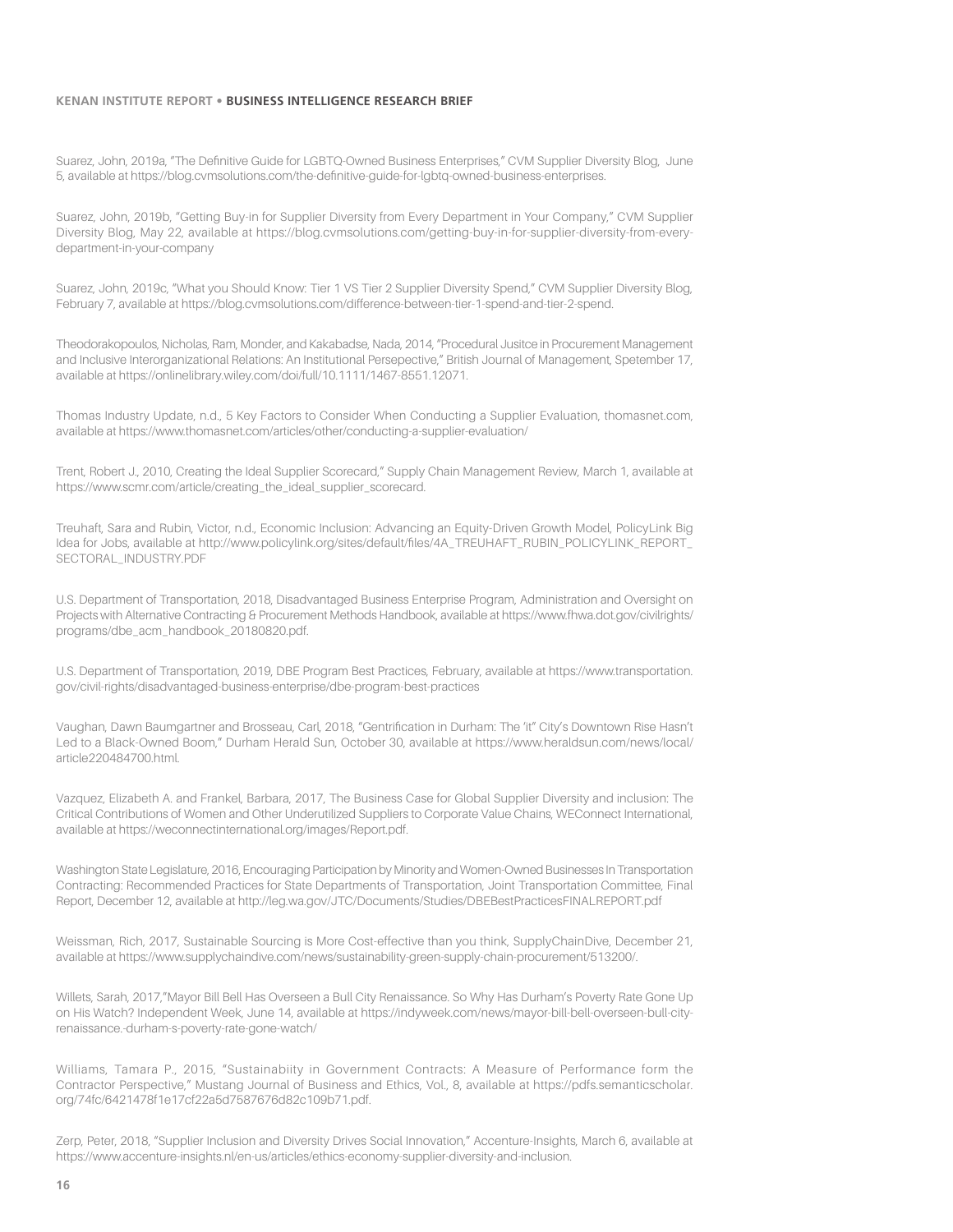**BUSINESS INTELLIGENCE RESEARCH BRIEF • KENAN INSTITUTE REPORT**